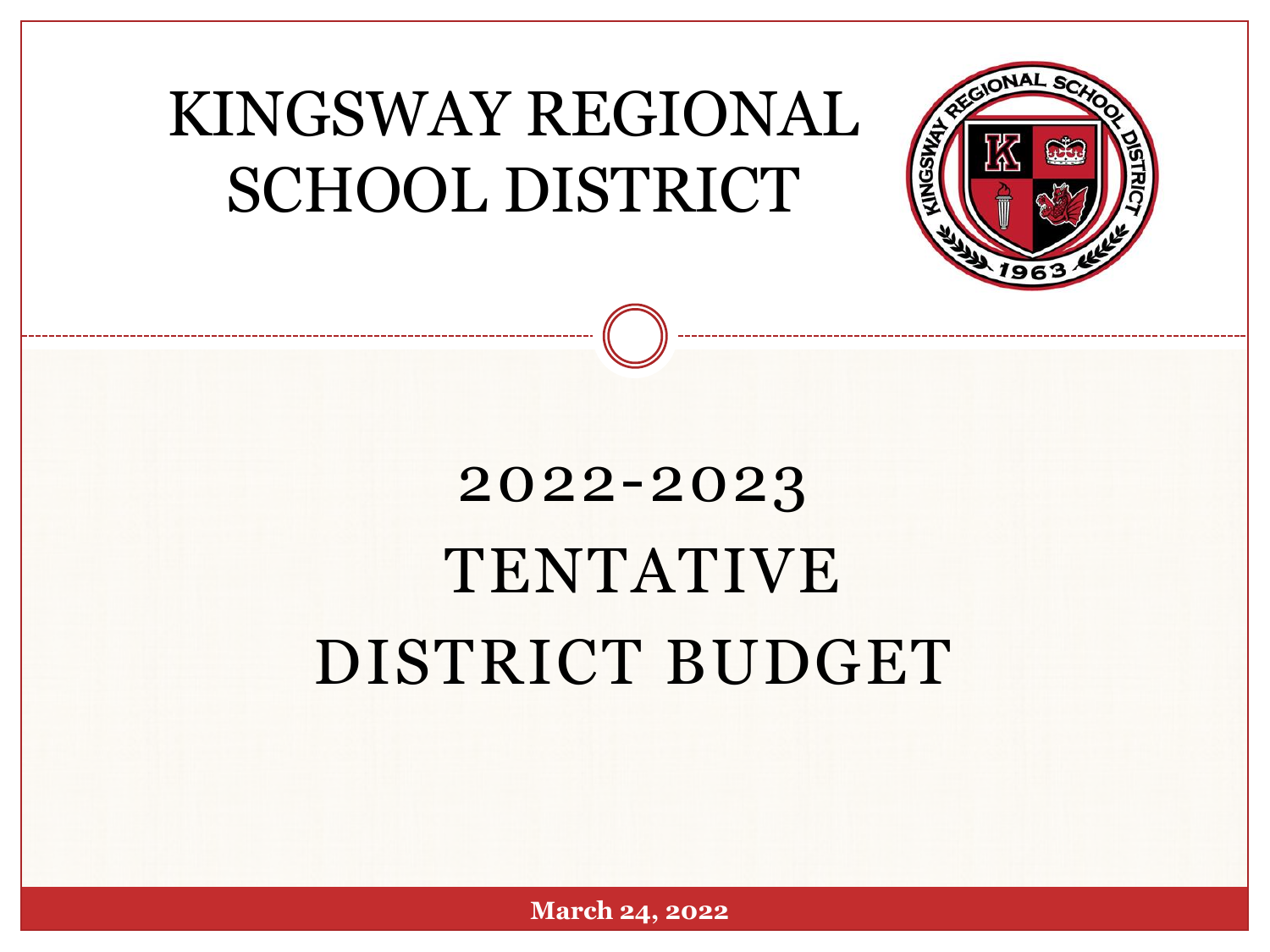| <b>FY23 Budget Summary</b> |                           |                             |              |            |
|----------------------------|---------------------------|-----------------------------|--------------|------------|
| <b>Source</b>              | <b>Revised</b><br>2021-22 | <b>Tentative</b><br>2022-23 | \$ Change    | % Change   |
| General                    | \$45,156,964              | \$50,223,925                | \$5,066,961  | $11.22\%$  |
| Special<br>Revenue         | 3,892,771                 | 1,602,640                   | $-2,290,131$ | $-58.83\%$ |
| <b>Debt Service</b>        | 3,408,917                 | 3,330,459                   | $-78,458$    | $-2.30\%$  |
| <b>Grand Total</b>         | \$52,458,652              | \$5,157,024                 | \$2,698,372  | $5.14\%$   |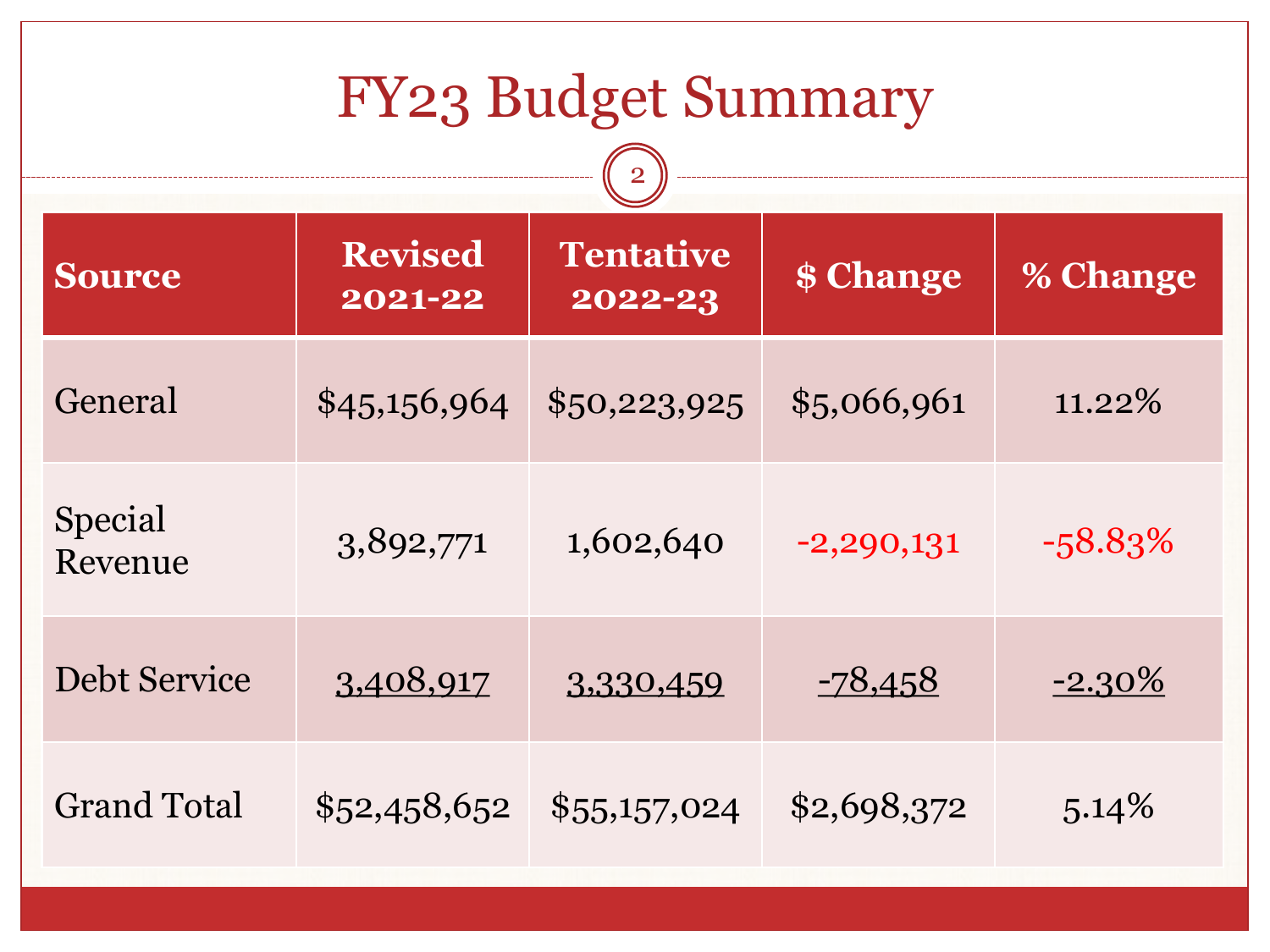| <b>Revenue Summary – General Fund</b><br>3 |              |                             |             |           |  |
|--------------------------------------------|--------------|-----------------------------|-------------|-----------|--|
| <b>Source</b>                              | 2021-22      | 2022-23                     | \$ Change   | % Change  |  |
| Tax Levy                                   | \$23,491,220 | \$23,961,044                | \$469,824   | 2.00%     |  |
| <b>State Aid</b>                           | 17,101,292   | 20,404,543                  | 3,303,251   | 19.32%    |  |
| Tuition                                    | 2,911,432    | 3,032,766                   | 121,334     | 4.17%     |  |
| Surplus/<br><b>Capital Reserve</b>         | 1,132,281    | 2,600,000                   | 1,467,719   | 129.63%   |  |
| Miscellaneous                              | 520,739      | 225,572                     | $-295,167$  | $-56.68%$ |  |
| Total                                      |              | $$45,156,964$ $$50,223,925$ | \$5,066,961 | $11.22\%$ |  |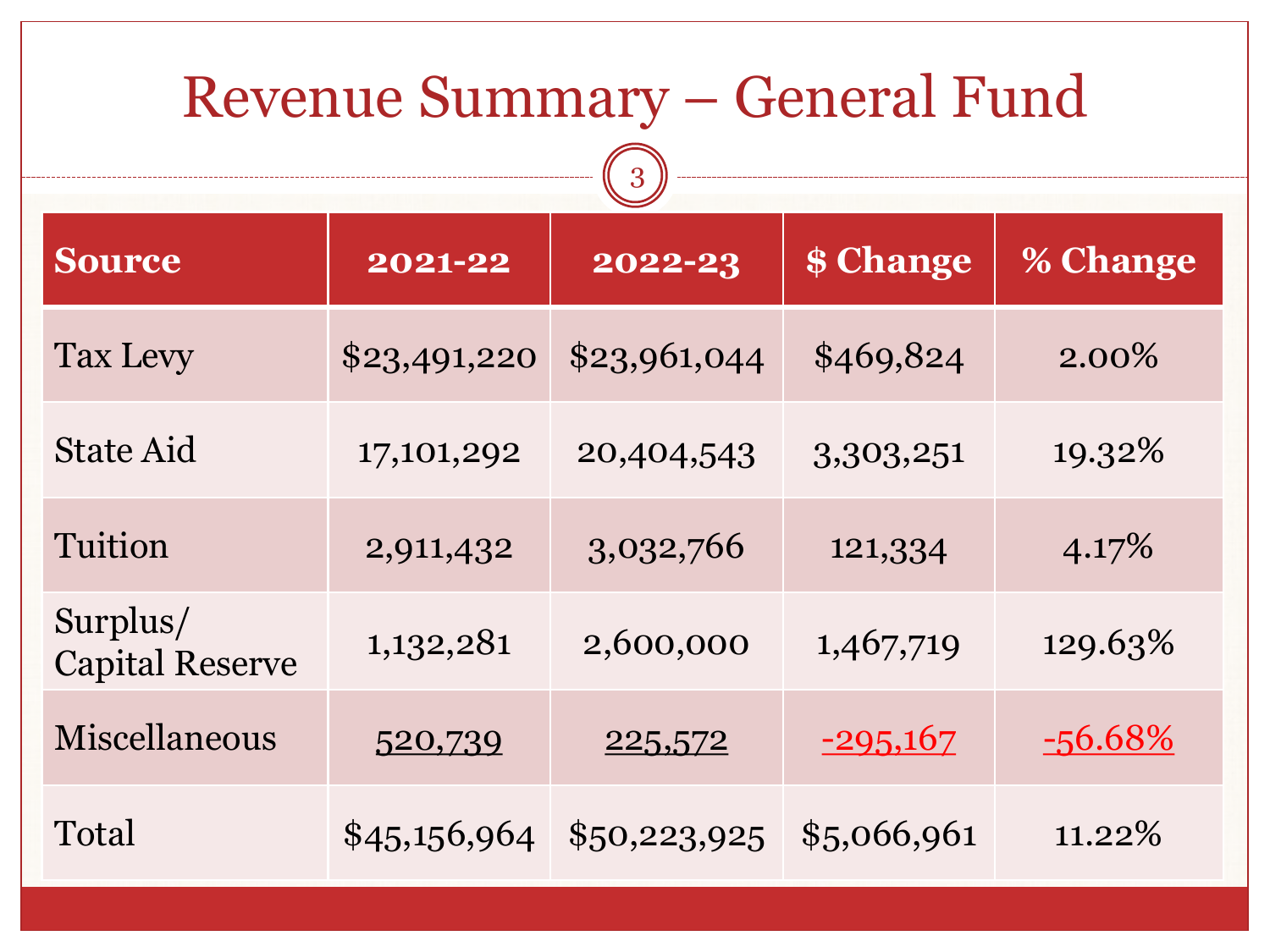| <b>District Status</b>           |                            |                   |  |  |
|----------------------------------|----------------------------|-------------------|--|--|
| <b>Adequacy</b><br><b>Budget</b> | <b>Equalization</b><br>Aid | <b>Local Levy</b> |  |  |
| \$40,216,149                     | \$16,255,105               | \$23,961,044      |  |  |
| 43,318,686                       | 18,088,012                 | 25,230,674        |  |  |
| $-$ \$3,102,537                  | $-1,832,907$               | $-1,269,630$      |  |  |
|                                  |                            |                   |  |  |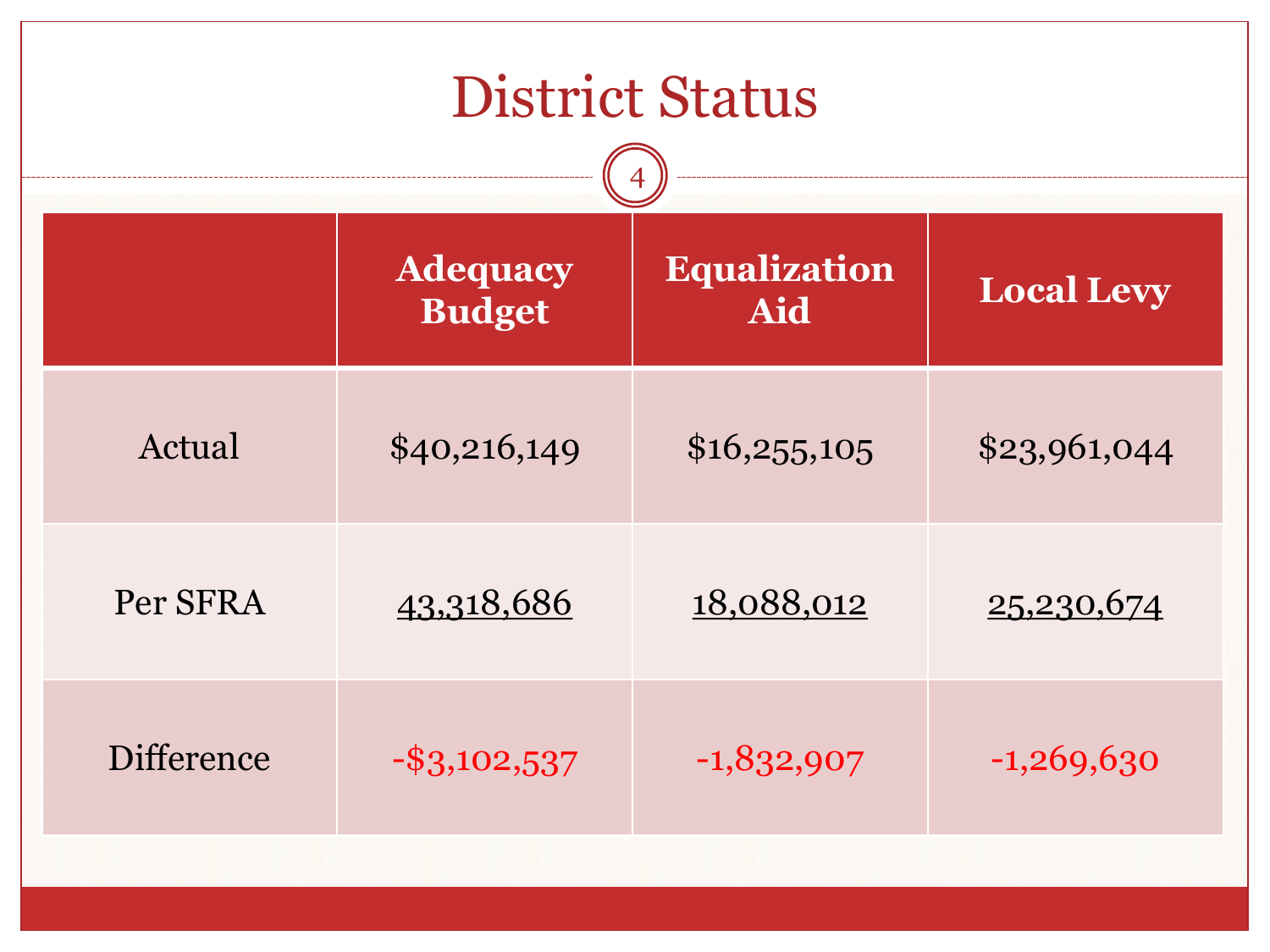| <b>Tax Impact</b><br>5 |         |                  |                  |               |                                                        |
|------------------------|---------|------------------|------------------|---------------|--------------------------------------------------------|
| <b>Municipality</b>    | % Share | <b>FY21 Rate</b> | <b>FY22 Rate</b> | <b>Change</b> | \$ Impact<br>on Avg.<br><b>Assessed</b><br><b>Home</b> |
| <b>East Greenwich</b>  | 35.90%  | .725             | .742             | .017          | \$51.76                                                |
| South Harrison         | 12.37%  | .788             | .806             | .018          | \$57.92                                                |
| Swedesboro             | 6.96%   | .984             | 1.045            | .061          | \$105.39                                               |
| Woolwich               | 44.77%  | .861             | .843             | $-.018$       | $-$ \$58.09                                            |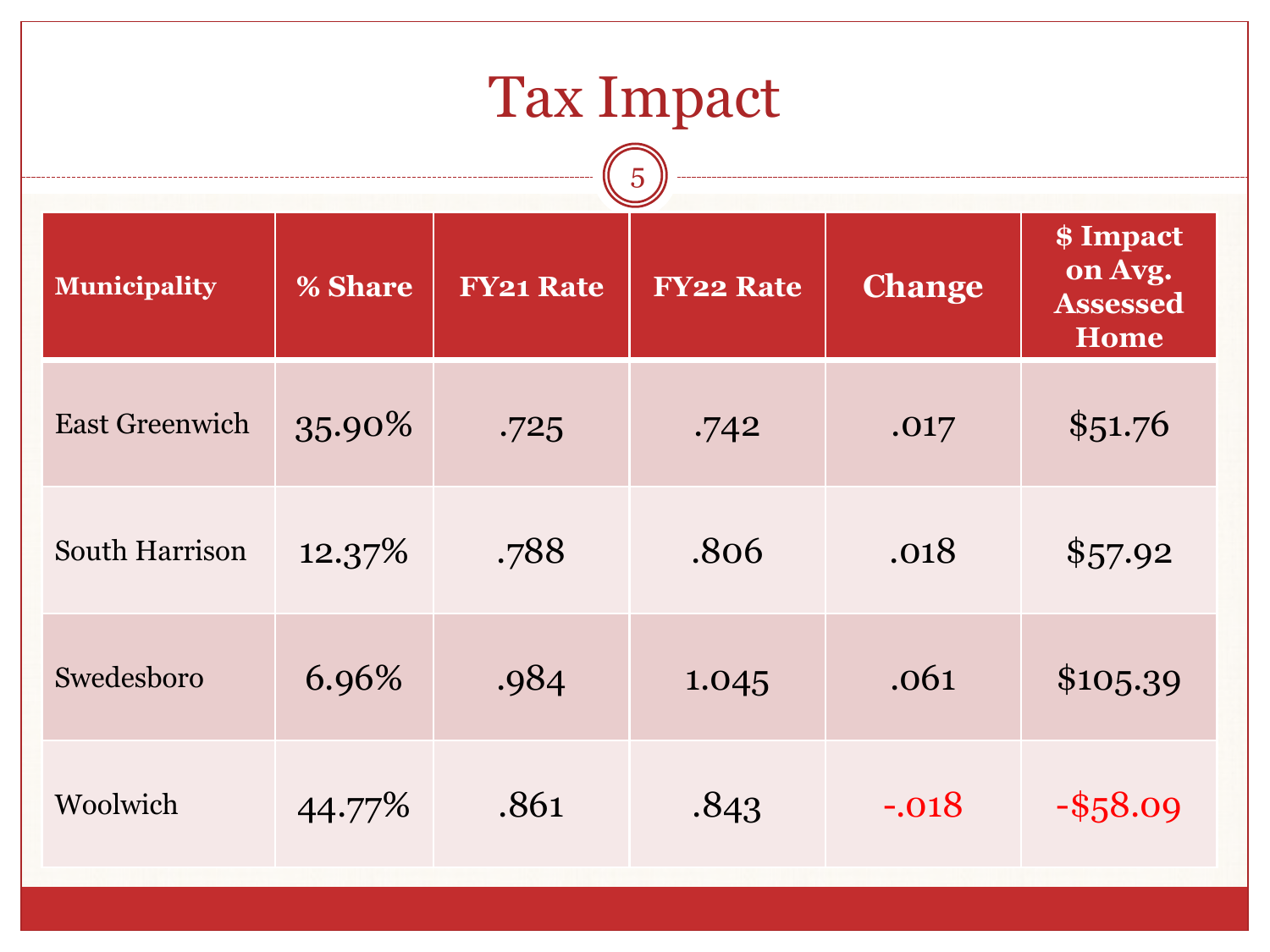| <b>Appropriation Summary – General Fund</b><br>6 |              |              |             |             |
|--------------------------------------------------|--------------|--------------|-------------|-------------|
| <b>Function</b>                                  | 2021-22      | 2022-23      | \$Inc.(Dec) | %Inc./(Dec) |
| Classroom<br>Instruction                         | \$28,414,768 | \$30,249,052 | \$1,834,284 | 6.46%       |
| Support<br><b>Services</b>                       | 12,437,541   | 13,521,191   | 1,083,650   | 8.71%       |
| Administration                                   | 3,667,772    | 3,704,930    | 37,158      | $1.01\%$    |
| <b>Capital Outlay</b>                            | 636,883      | 2,748,752    | 2,111,869   | 331.59%     |
| Total                                            | \$45,156,964 | \$50,223,925 | \$5,066,961 | $11.22\%$   |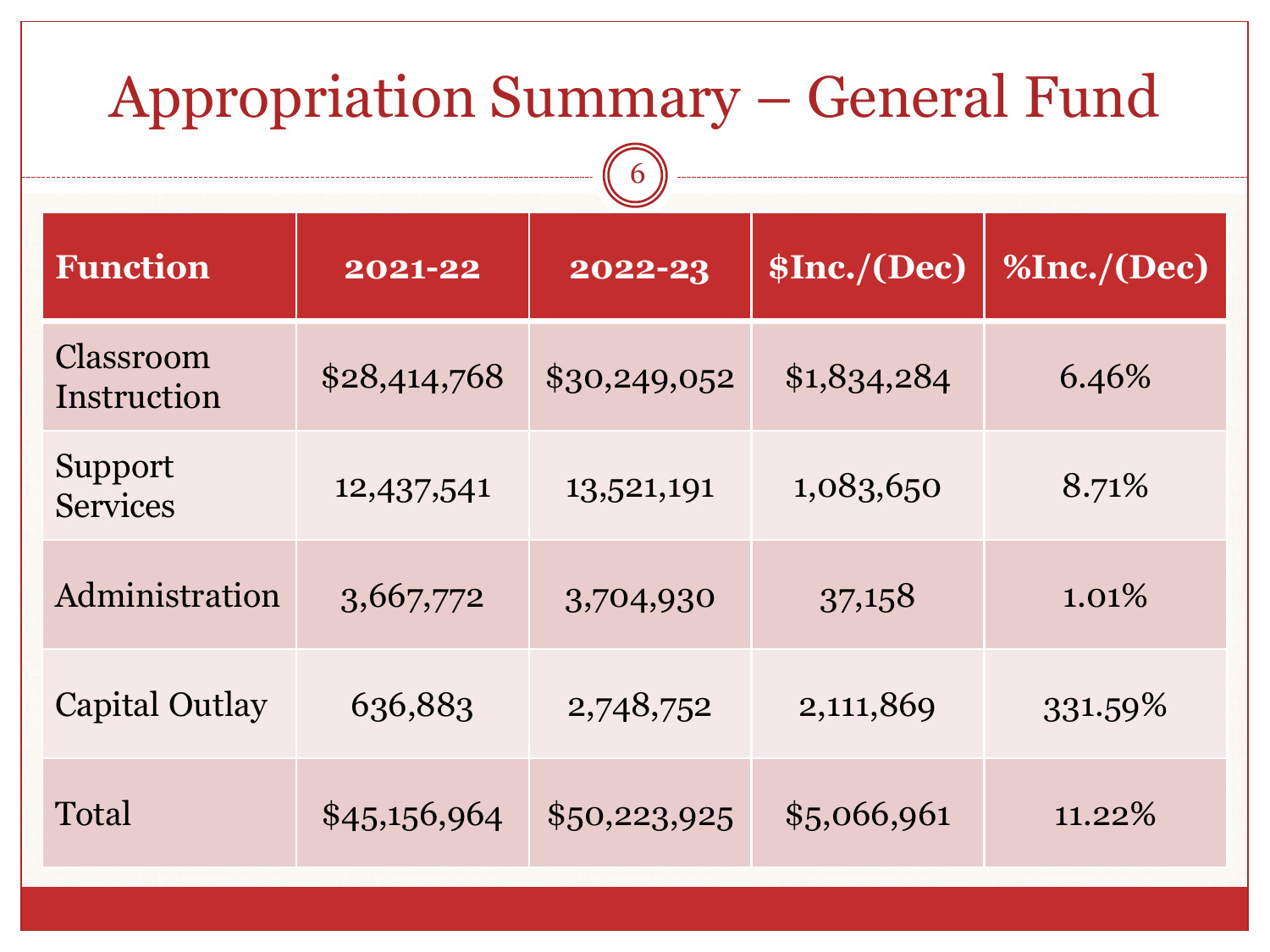# Appropriation Highlights

7

#### 9.0 New Full-Time Equivalent Positions

- 3.0 High School Teachers
- 1.0 Work Based Learning Coordinator for the School of Health Professions
- 1.0 Board Certified Bahavior Analyst
- 1.0 Instructional Supervisor (Grades  $7-12$ )
- 1.0 High School Assistant Principal
- 1.0 District Office Administrative Assistant
- 1.0 Maintenance (HVAC Technician)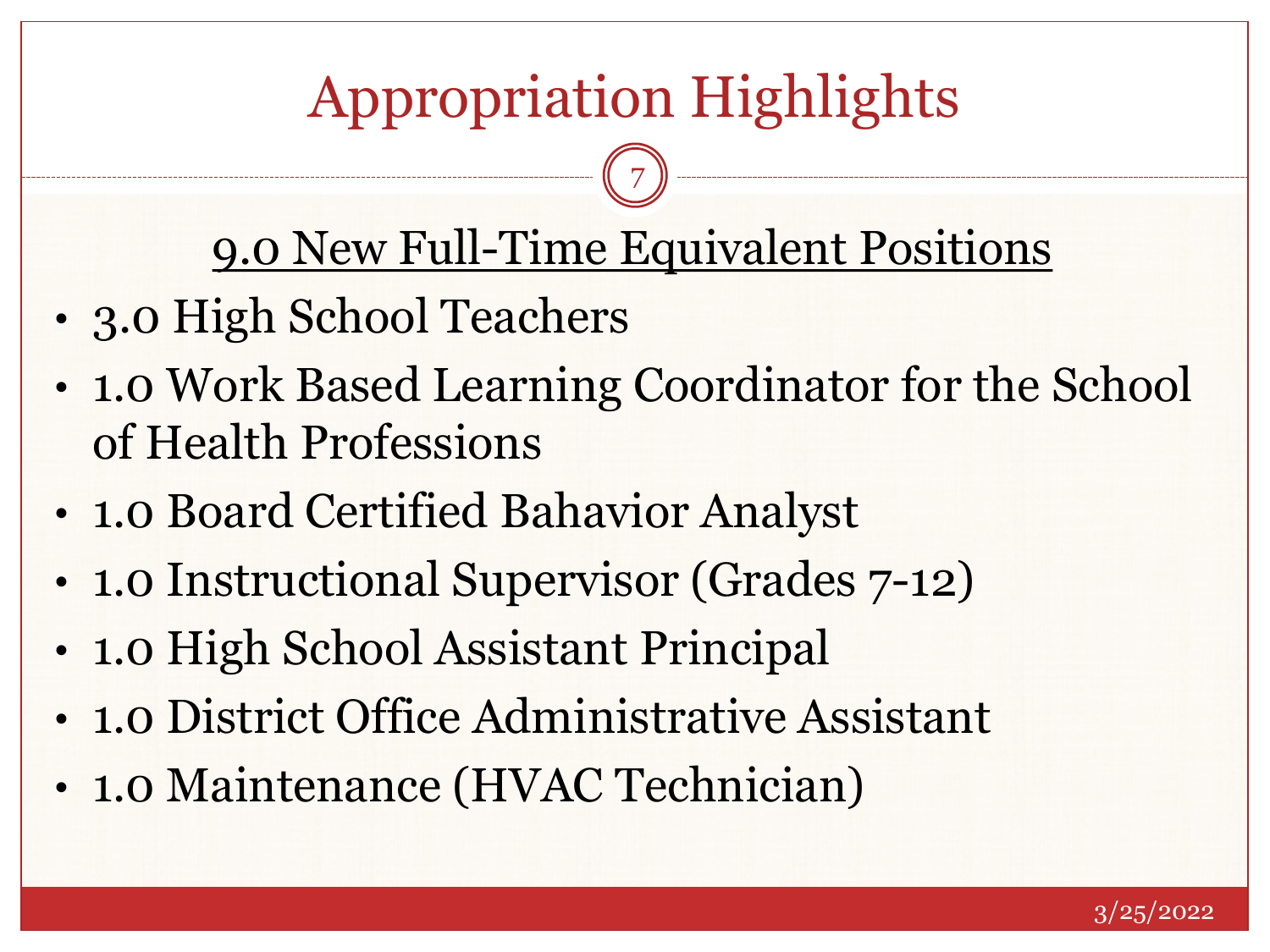# Appropriation Highlights

8

Summer 2022 Capital Projects

- Student Wellness/Blended Learning Area
- HS Science Lab Renovation
- Additional Office Space
- HVAC Equipment Upgrade and Replacement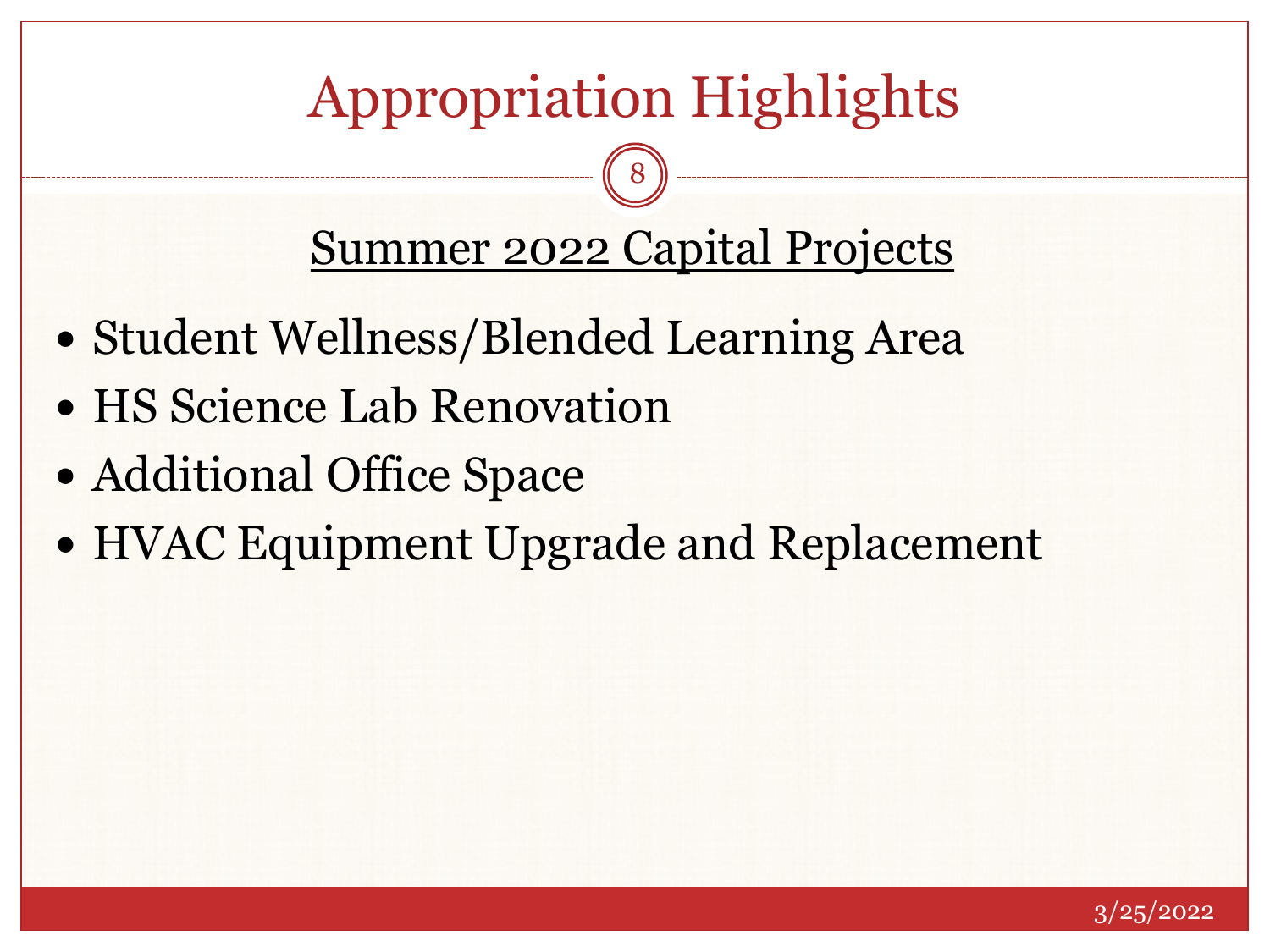### Challenges

9

- Expiring Collective Bargaining Agreement (6.30.22)
- Student Transportation (Rising fuel costs and bus driver shortages)
- Out of District Tuition
- Inflation (Everything costs more)